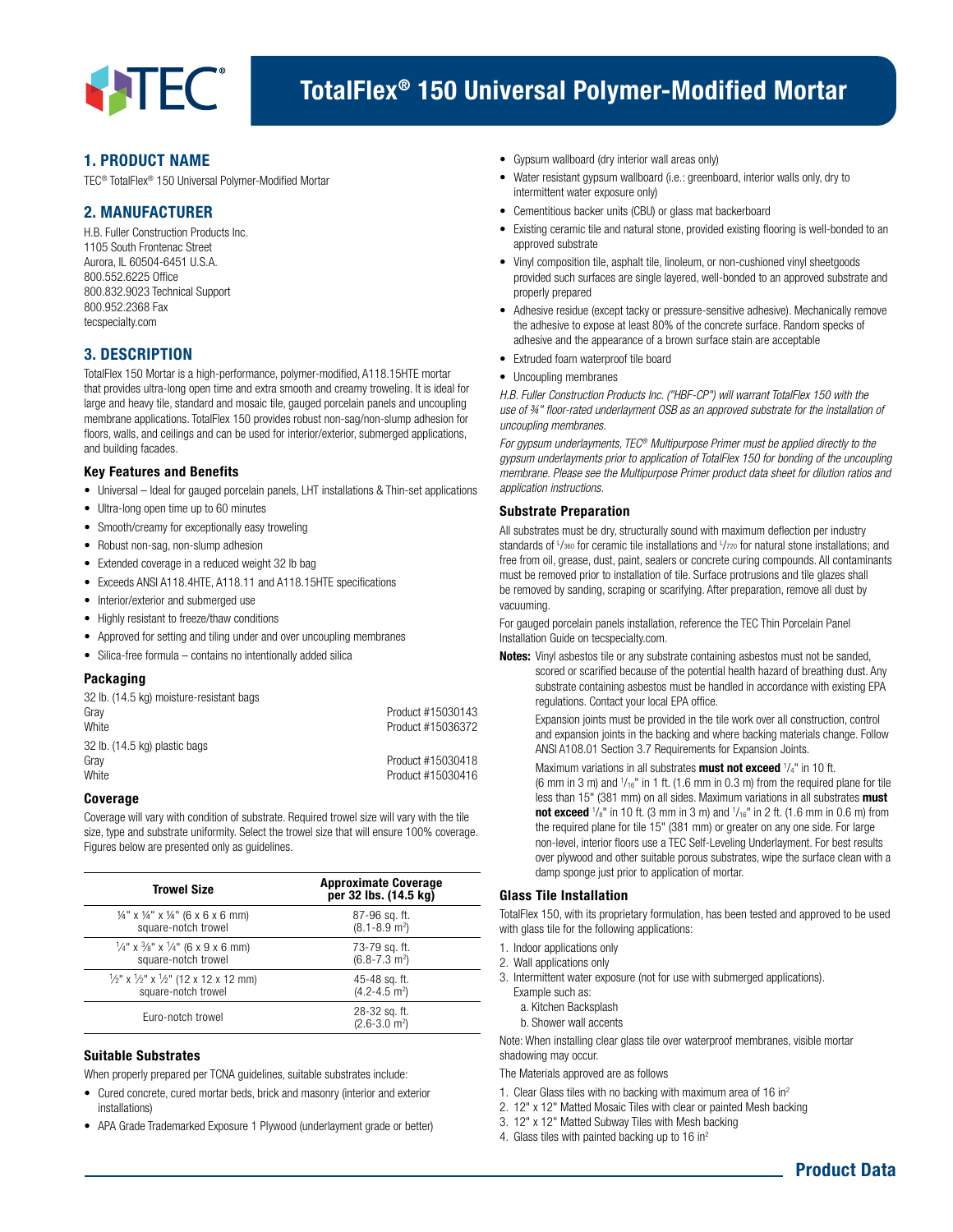# TEC® TotalFlex® 150 Universal Polymer-Modified Mortar Product Data

NOTE: Not all coatings used to colorize the back of glass tile are compatible with Portland cement based mortars. Please check with the manufacturer to determine if it will be compatible. For any questions on this, please call our Technical Support Hotline at 1-800-832-9023 for additional support.

Also, if you are looking to install a specific tile not listed in the above material list and would like to use TotalFlex 150, please contact our Technical Support Hotline at 800- 832-9023 for additional support.

In specifying a setting system for the bonding of glass tile, the following issues must be taken into consideration:

Glass Tile Type: Glass tile can be manufactured in a number of different ways such as clear, translucent with a colored body, or translucent with a colored backing. Each type has a different aesthetic appearance. The color and composition of the mortar can have an effect on the final appearance, especially with clear or translucent tile.

#### Storage

Store in cool, dry location. Do not store open bags.

#### Shelf Life

Maximum 1 year from date of manufacture in properly stored, unopened package.

#### Limitations

- Glass tile may not be suitable over some substrates (such as plywood, or some membranes). Verify substrate with glass tile manufacturer.
- Use only for thin-bed installation of glass tile.
- Only install when the ambient temperature is between 50-90ºF (10-32ºC).
- Not for installing green marble or other moisture-sensitive stone tile; use TEC® AccuColor EFX® Epoxy Grout and Mortar.
- For resin-backed marble see the TEC Technical Bulletin "Installation Of Resin Backed Stone Tiles" at tecspecialty.com.
- Not for use over rubber, strip wood floors, oriented strand board\*, particle board, lauan plywood or tempered hardboard (e.g. Masonite).
- Only approved for use over single layer wood floors when using uncoupling membranes per the manufacturer's requirements.
- Temperature of area to be tiled must remain above 50°F (10°C) for 72 hours.
- Certain natural stone tiles may be affected by mortar shadowing or staining. Test a small area prior to use to determine suitability.

\*Can be used over OSB with the use of 3 /4" floor-rated underlayment OSB as an approved substrate for the installation of uncoupling membranes

#### **Cautions**

Read complete cautionary information printed on product container prior to use. For medical emergency information, call 1-888-853-1758.

This Product Data Sheet has been prepared in good faith on the basis of information available at the time of publication. It is intended to provide users with information about and guidelines for the proper use and application of the covered TEC brand product(s) under normal environmental and working conditions. Because each project is different, H.B. Fuller Construction Products Inc. cannot be responsible for the consequences of variations in such conditions, or for unforeseen conditions.

# 4. TECHNICAL DATA

#### Applicable Standard

Exceeds ANSI A118.4HTE, A118.11, and A118.15HTE specifications ISO 13007: Classification C2TES1P1

| <b>TEC TotalFlex 150 Universal Polymer-Modified Mortar</b>                                  |                                        |                        |  |
|---------------------------------------------------------------------------------------------|----------------------------------------|------------------------|--|
| Tested in accordance with ANSI A118.15HTE Specifications for Latex-Modified Dry Set Mortars |                                        |                        |  |
| <b>Description</b>                                                                          | <b>ANSI Requirement</b>                | <b>Typical Results</b> |  |
| Ceramic Tile Shear Strength 7 Day<br>Ceramic Tile Shear Strength Heat                       | > 450 psi (2.70 MPa)                   | 570 psi                |  |
| Aging<br>Porcelain Mosaic Tile Shear                                                        | > 450 psi (2.70 MPa)                   | 660 psi                |  |
| Strength 28 Day                                                                             | > 400 psi (2.76 MPa)                   | 494 psi                |  |
| Quarry Tile Shear Strength 28 Day                                                           | > 150 psi (1.03 MPa)                   | 425 psi                |  |
| Sag on Vertical Surfaces (T)                                                                | $\leq$ 0.02" (0.5 mm) at<br>20 Minutes | 0.0000                 |  |
| Extended Open Time (E)                                                                      | $>$ 75 psi (0.5 MPa) at<br>30 Minutes  | 317 psi                |  |
| Lippage Change (H)                                                                          | $\langle$ $\frac{1}{64}$ " (0.4 mm)    | Pass                   |  |

| Tested in accordance with ANSIA118.11 Specifications for Latex-Modified Dry Set Mortars over Exterior Grade Plywood |                       |           |  |
|---------------------------------------------------------------------------------------------------------------------|-----------------------|-----------|--|
| Quarry Tile to Plywood Shear<br>Strength 28 Day                                                                     | $> 150$ psi (1.0 MPa) | $172$ psi |  |

Greater than: > Greater than or equal to:  $\ge$  Less than: < Less than or equal to:  $\le$ 

#### Physical Properties

| <b>Description</b>              |                                                                                  |
|---------------------------------|----------------------------------------------------------------------------------|
| <b>Physical State</b>           | Dry powder                                                                       |
| Color                           | Available in white and gray                                                      |
| Pot Life                        | 3 to 4 hours*                                                                    |
| Open Time                       | Up to 60 minutes*                                                                |
| Initial Cure [at 72°F (22°C)]   | $9$ to 12 hours*                                                                 |
| Final Cure                      | 21 days                                                                          |
| Foot Traffic Rating (ASTM C627) | Residential to Extra Heavy Commercial<br>(depending on substrate)                |
| Storage                         | Store in cool, dry location. Do not store open<br>bags.                          |
| Shelf Life                      | Maximum 1 year from date of manufacture in<br>properly stored, unopened package. |

\*Temperature and humidity will affect pot life, open time, and cure time

# 5. INSTALLATION INSTRUCTIONS

#### Mixing

 $\overline{\phantom{a}}$ 

For best results, maintain all tiling materials, substrates, room and mortar at 50°-90°F (10-32°C) for 24 hours before and 72 hours after installation. Refer to the chart below for amount of water to add.

| Application                 | Water              |
|-----------------------------|--------------------|
| LHT or Wall Applications    | 6 quarts $(5.7 L)$ |
| Thin Set Floor Applications | 7 quarts $(6.6 L)$ |

- 1. Add clean, cool water to a clean mixing container. Do not over-water.
- 2. Slowly add entire bag of TotalFlex 150 Mortar to water while mixing at 400-600 rpm.
- 3. Mix for two (2) minutes to a smooth and creamy consistency. Consistency will loosen during mixing process. Avoid breathing dust and contact with eyes and skin.
- 4. Allow the mortar to stand (slake) for 8 minutes.
- 5. Remix for 1 minute and apply.
- 6. If the mixture becomes thick, remix without adding more water.

#### Application

Key in mortar using flat side of trowel to promote better substrate contact, then comb in one direction with the notched side of the trowel. Spread only an area that can be tiled while surface is still tacky (typically 20-40 minutes). Press tiles into setting bed, then push in a direction perpendicular to the notched trowel ridges to achieve optimum coverage. Apply mortar in a heavy enough layer so that complete contact (no voids) between mortar and tile is accomplished when tile is positioned. Irregularities in substrate may require "back-buttering" of large tiles to achieve complete coverage and firm support. Periodically remove and check a tile to assure proper coverage. Keep a minimum of  $\frac{2}{3}$  of the joint depth between tiles for grouting. Open time and tile hand adjustability may vary with job site conditions. Stir occasionally during use to maintain the smooth, creamy consistency of the product. Do not add additional water.

For gauged porcelain tile panels installation, reference the TEC Thin Porcelain Panel Installation Guide on tecspecialty.com.

Note: It is the sole responsibility of the installer to determine the suitability and compatibility of the product for the intended application.

#### Clean-up

Clean tools, hands, and excess materials from face of tile, while mortar is still fresh, with warm soapy water.

#### Grouting/Curing

Grouting may be accomplished when tiles are held firmly in place, typically 9-12 hours after installation is completed. No traffic is permitted over the tiles prior to grouting. Cold temperatures or high humidity may extend curing time, working time, and pot life. Hot temperatures or low humidity may decrease curing time, working time, and pot life. Unglazed tiles may require sealing prior to grouting so discolorations will not occur. The use of TEC brand grouts is highly recommended.